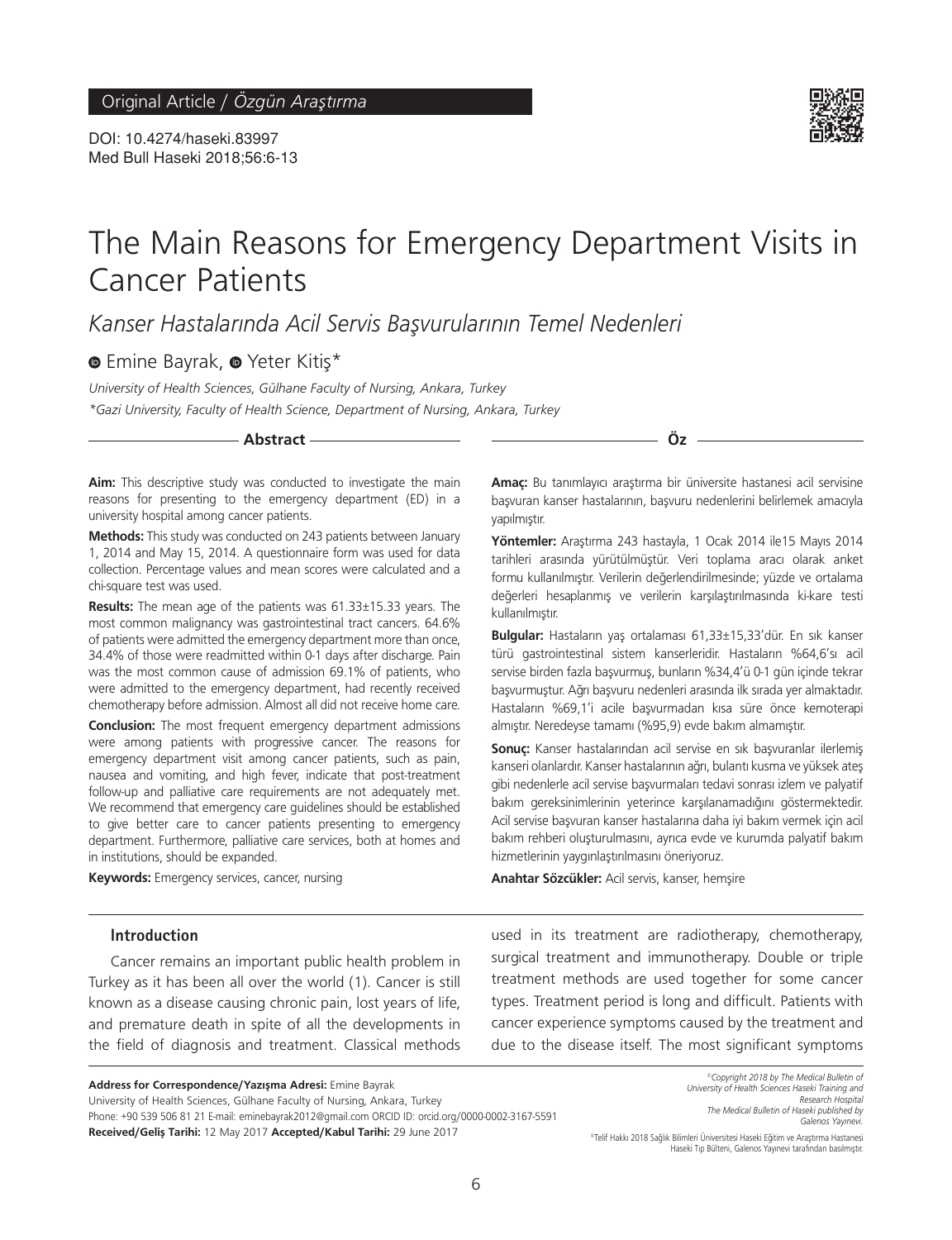are pain, nausea, vomiting, shortness of breath, fever, weakness, and fatigue (1-3). Approximately 33%-50% of patients feel pain and it is not kept under control in more than 40% of patients (4-7). Due to the insufficiency of alternative service models for cancer patients, patients and their families are stuck between hospital and emergency department (ED) with the purpose of symptom control during the treatment period (2,3,8,9).

Individuals with chronic diseases visit ED during the exacerbation periods or due to other acute conditions independent of their chronic diseases (8). On the other hand, cancer patients visit ED for some reasons related with cancer, such as pain or other reasons, e.g. infection, undernutrition and insufficient care (8,10). In a systematic review including six prospective and 12 retrospective descriptive studies investigating ED visits for symptom assessment in adult oncology patients, it has been determined that the symptoms seen in these patients were undernutrition, constipation, diarrhea, bleeding, nausea-vomiting, fever, respiratory problems, anxiety, tiredness, pain, anuria/dysuria, infection, etc. (2). Most of the reasons directing cancer patients to ED are treatment side effects experienced after treatment (3). It has been shown that 32.5% of ED visits could be prevented (10).

Considering the symptoms that patients might experience during the course of treatment, close monitoring of patients will reduce the frequency of ED presentation (10-12).

EDs are providing care to larger number of patients and often overcrowded. Priority may be given to patients with accident injury, bleeding, cardiac and respiratory problems for medical intervention in the triage classification. Thus, the environment may not be very favorable for cancer patients with urgent care needs (13).

Cancer treatment is provided in the outpatient setting unless otherwise is required. Lack of home health care services for cancer patients results in ED presentations or primary care hospitals visits for cancer treatment-related problems.

Thus, this study aimed to identify the reasons for ED visits among cancer patients and to provide suggestions for the development of special services to be offered to cancer patients.

## **Methods**

This is a descriptive study carried out with cancer patients who were admitted to the ED at a university hospital between January 1, 2014 and May 15, 2014.

The Emergency Severity Index (ESI) was used in all patients admitted to the ED where the study was carried out. The ESI is a five-level ED triage algorithm

providing clinically relevant stratification of patients on the basis of acuity and resource needs. Cancer patients are usually given the third code according to the ESI and are often taken to observation rooms or intervention unit. Intervention unit is the place where critical patients can be followed by close monitoring. At the other side, observation rooms (13 in total) are located where doctors and nurses desks are found, covered with transparent glasses, equipped with necessary instruments and separated by walls. Resuscitation/trauma, observation rooms and intervention unit are located in this section of ED. Eleven staff (three emergency medicine assistants, four nurses, one emergency medicine specialist and three attendants) usually provide emergency health services and they work in shifts. This shift plan was accepted as a standard protocol for the Emergency Department of the Medical Faculty of Gülhane.

The study included 243 participants (196 patients' relatives and 47 patients completed the questionnaire). Patients, who were not in the terminal period and who were able to communicate, were included in this study. Patients or patient's relatives who refused to participate in the study (26 patients) and those who died during the study period (14 patients) were excluded.

The data were collected by the researcher (EB) using a questionnaire (2,3,8,9,13-17). The questionnaire consisted of 21 questions (six questions on the demographic characteristics, nine about the treatment and disease, five questions about the reason and frequency of ED visits, and one question about home-care).

The data were collected by the researcher through face-to-face interviews at the ED between the hours 08:00 and 22:00. The completion of the questionnaire took about 10 minutes. The researcher met each patient after the completion of his/her emergency treatment. In the cases where the questions were not answered by the patient due to tiredness or unwillingness, the relative of the patient filled the questionnaire.

## **Statistical Analysis**

SPSS 16.0 was used for data analysis. In addition to the descriptive statistics; a chi-square test was used for comparisons.

# **Results**

The demographic characteristics of the participants were as follows: the average age was 61.33±15.33 years and 58% of patients were older than 61 years. 56.4% were male, 51.8% were primary or secondary school graduates, and 79.8% were married. Housewives constituted the 33.3% and 43.6% were retired. 45.3% reported to have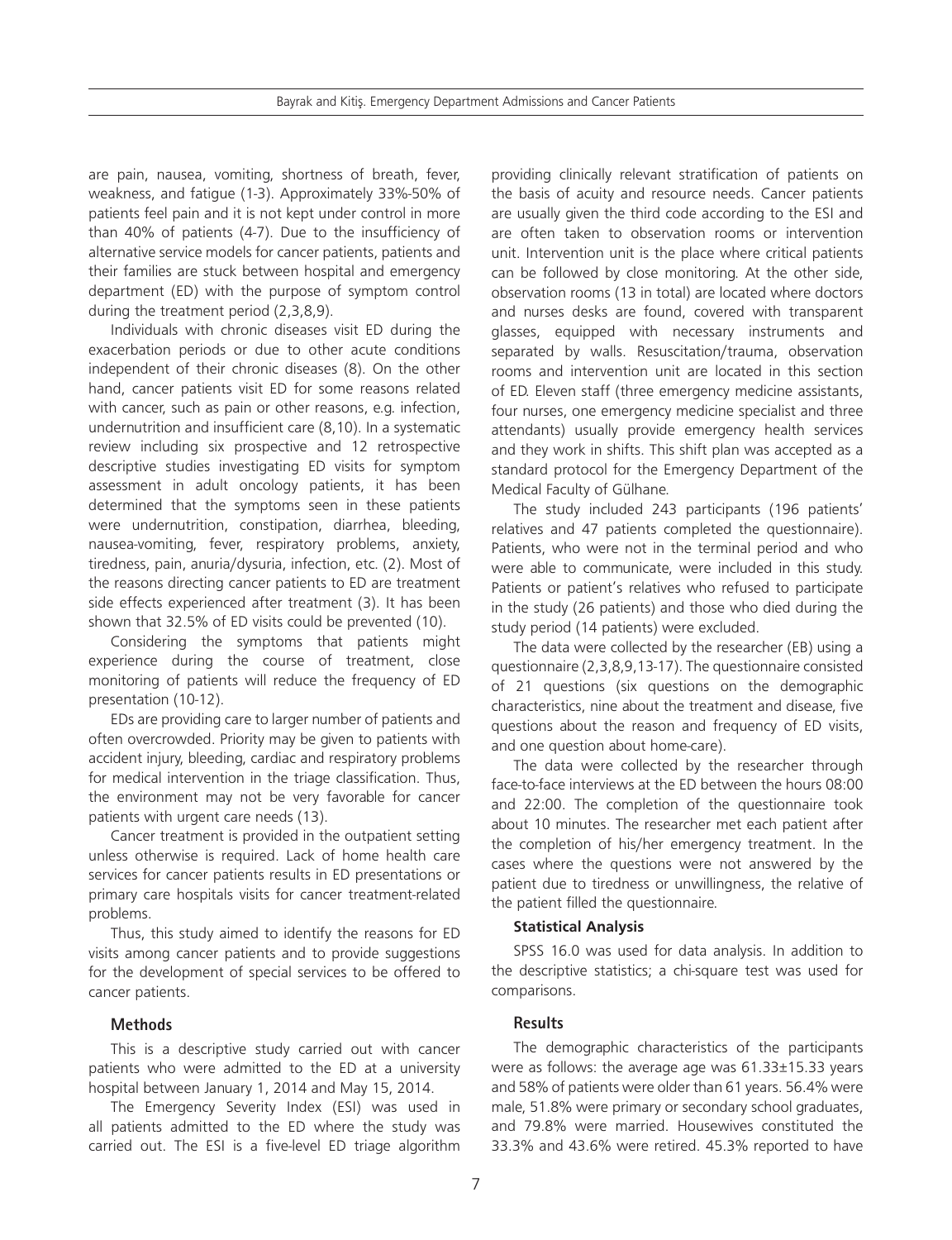insufficient family income. 54.3% of the patients had a comorbid disease. Hypertension was the most common complaint with the incidence of 65.9%. Gastrointestinal tract cancer was the most common cancer (34.2%); 45.7% of patients were diagnosed more than one year ago. 50.6% of patients had metastases. 84.0% received chemotherapy; 50.2% underwent surgery and 43.2% received radiotherapy. Majority of these patients (69.1%) received chemotherapy before their last visit to ED. 34.2% of patients were treated in the hospital in the past seven days before visiting ED. 59.3% of patients were not informed about the possible emergency situations that can occur after treatment. 60.6% of patients were informed only about probability of fever (Table 1). 35.4% of patients were admitted to the ED for the first time, and 28.4% visited ED five times or more. Most of the recurrent admissions were done in the past one week before data collection. The most frequently encountered reason for ED visit was pain (24.3%). 58% of patients did not consult

| Table 1. Features relating to patients' health problems and<br>characteristics of treatment |     |      |  |  |  |  |
|---------------------------------------------------------------------------------------------|-----|------|--|--|--|--|
|                                                                                             | n   | $\%$ |  |  |  |  |
| Comorbid diseases (n=243)                                                                   |     |      |  |  |  |  |
| Yes                                                                                         | 132 | 54.3 |  |  |  |  |
| No                                                                                          | 111 | 45.7 |  |  |  |  |
| Diseases (n=132) <sup>a</sup>                                                               |     |      |  |  |  |  |
| Hypertension                                                                                | 87  | 65.9 |  |  |  |  |
| Diabetes mellitus                                                                           | 47  | 35.6 |  |  |  |  |
| Coronary Artery disease                                                                     | 28  | 21.2 |  |  |  |  |
| Heart failure                                                                               | 24  | 18.2 |  |  |  |  |
| Chronic Obstructive Pulmonary disease                                                       | 20  | 15.2 |  |  |  |  |
| Other (chronic renal failure and cerebrovascular<br>accident)                               | 14  | 10.6 |  |  |  |  |
| According to the cancer types (n=255) <sup>b</sup>                                          |     |      |  |  |  |  |
| Gastrointestinal cancers                                                                    | 83  | 34.2 |  |  |  |  |
| Respiratory system cancers                                                                  | 50  | 20.6 |  |  |  |  |
| Urogenital system cancers                                                                   | 35  | 14.5 |  |  |  |  |
| Endocrine system cancers                                                                    | 35  | 14.5 |  |  |  |  |
| Hematopoietic system cancers                                                                | 25  | 10.3 |  |  |  |  |
| Musculoskeletal system cancers                                                              | 13  | 53   |  |  |  |  |
| Other (nervous system and skin cancers)                                                     | 14  | 4.8  |  |  |  |  |
| The passing time after the diagnosis of cancer (n=243)                                      |     |      |  |  |  |  |
| $0-3$ months                                                                                | 75  | 30.9 |  |  |  |  |
| 4-11 months                                                                                 | 57  | 23.4 |  |  |  |  |
| 1 year or more                                                                              | 111 | 45.7 |  |  |  |  |
| Metastasis status (n=243)                                                                   |     |      |  |  |  |  |
| Yes                                                                                         | 123 | 50.6 |  |  |  |  |
| No                                                                                          | 120 | 49.4 |  |  |  |  |

any physician or health department before presenting to ED (Table 2).

Almost all the patients (95.9%) did not receive health care at home. 51.8% of patients, who had received chemotherapy, visited ED three times or more. There was no statistically significant difference in treatment methods between patients who visited ED (p>0.05). Patients with metastases who visited ED three times or more (60.2%) and 40% of patients who presented to the ED three times or more were diagnosed with cancer in the past three months. There was a statistically significant difference in time elapsed between patients with newly diagnosed and metastatic cancer (p<0.05) (Table 3).

# **Discussion**

It is known that most of the ED visits are preventable. In a study carried out in Akdeniz University (14), it was

| <b>Table 1. Continue</b>                                                                                                                                                                                                                                                                                                                                                     |     |      |  |  |  |  |  |
|------------------------------------------------------------------------------------------------------------------------------------------------------------------------------------------------------------------------------------------------------------------------------------------------------------------------------------------------------------------------------|-----|------|--|--|--|--|--|
| Type of treatment $(n=444)^a$                                                                                                                                                                                                                                                                                                                                                |     |      |  |  |  |  |  |
| Chemotherapy                                                                                                                                                                                                                                                                                                                                                                 | 204 | 84.0 |  |  |  |  |  |
| Surgical treatment                                                                                                                                                                                                                                                                                                                                                           | 122 | 50.2 |  |  |  |  |  |
| Radiotherapy                                                                                                                                                                                                                                                                                                                                                                 | 105 | 43.2 |  |  |  |  |  |
| Immunotherapy                                                                                                                                                                                                                                                                                                                                                                | 13  | 5.3  |  |  |  |  |  |
| The last received treatment (n=243)                                                                                                                                                                                                                                                                                                                                          |     |      |  |  |  |  |  |
| Chemotherapy                                                                                                                                                                                                                                                                                                                                                                 | 168 | 69.1 |  |  |  |  |  |
| Other treatments except chemotherapy <sup>c</sup>                                                                                                                                                                                                                                                                                                                            | 75  | 30.9 |  |  |  |  |  |
| The most recent treatment time                                                                                                                                                                                                                                                                                                                                               |     |      |  |  |  |  |  |
| 1 day ago                                                                                                                                                                                                                                                                                                                                                                    | 34  | 14   |  |  |  |  |  |
| 2-7 days ago                                                                                                                                                                                                                                                                                                                                                                 | 54  | 22.2 |  |  |  |  |  |
| 8 days to 1 month ago                                                                                                                                                                                                                                                                                                                                                        | 75  | 30.9 |  |  |  |  |  |
| 2 months-1 year ago                                                                                                                                                                                                                                                                                                                                                          | 43  | 17.7 |  |  |  |  |  |
| Over 1 year                                                                                                                                                                                                                                                                                                                                                                  | 37  | 15.2 |  |  |  |  |  |
| Informational status of patients about emergency states (n=243)                                                                                                                                                                                                                                                                                                              |     |      |  |  |  |  |  |
| Informed                                                                                                                                                                                                                                                                                                                                                                     | 99  | 40.7 |  |  |  |  |  |
| Not informed                                                                                                                                                                                                                                                                                                                                                                 | 144 | 59.3 |  |  |  |  |  |
| Informed situations (n=99) <sup>a</sup>                                                                                                                                                                                                                                                                                                                                      |     |      |  |  |  |  |  |
| Fever                                                                                                                                                                                                                                                                                                                                                                        | 60  | 60.6 |  |  |  |  |  |
| Nausea and vomiting                                                                                                                                                                                                                                                                                                                                                          | 51  | 51.5 |  |  |  |  |  |
| Pain                                                                                                                                                                                                                                                                                                                                                                         | 23  | 737  |  |  |  |  |  |
| Fainting                                                                                                                                                                                                                                                                                                                                                                     | 8   | 8.1  |  |  |  |  |  |
| Diarrhea                                                                                                                                                                                                                                                                                                                                                                     | 7   | 7.1  |  |  |  |  |  |
| Shortness of breath                                                                                                                                                                                                                                                                                                                                                          | 6   | 6.1  |  |  |  |  |  |
| Loss of balance                                                                                                                                                                                                                                                                                                                                                              | 5   | 5.1  |  |  |  |  |  |
| Other situations <sup>d</sup>                                                                                                                                                                                                                                                                                                                                                | 10  | 10.1 |  |  |  |  |  |
| a: "n" is folded because patients have multiple chronic diseases, b: "n" is folded<br>because patients have multiple cancer types, ": Other treatments except<br>chemotherapy: Radiotherapy, surgical treatment, immunotherapy, d: Other<br>situations: palpitation, inability to urinate, hemorrhage through the urine tract,<br>constipation, hemorrhage through the mouth |     |      |  |  |  |  |  |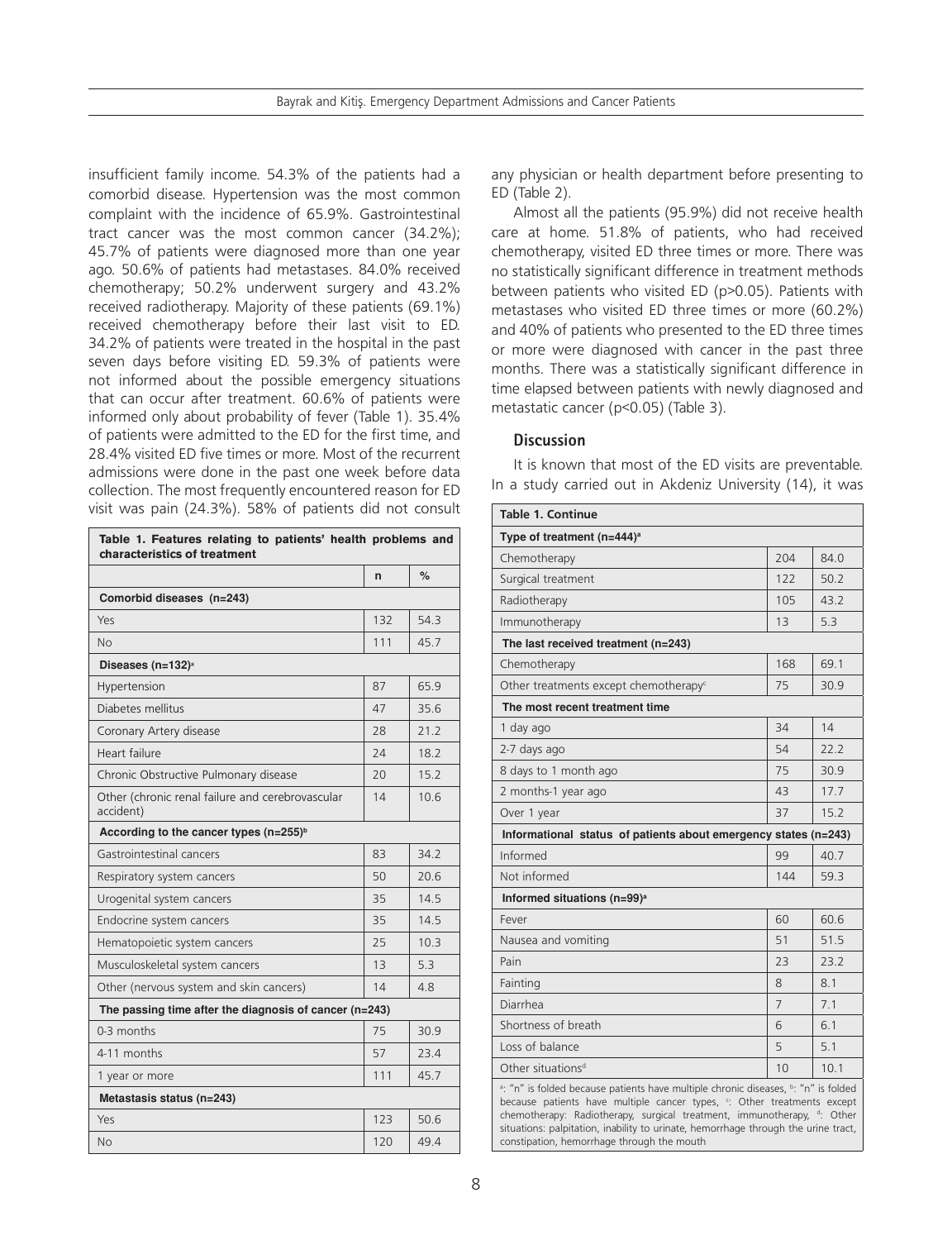claimed that 47% of the reasons for ED presentation were not due to serious causes. In their study, Yaylacı et al. (9) reported that 81% of ED visits were oncology-related. ED visit is upsetting for cancer patients and their relatives. Setoguchi et al. (18) defined benchmark measures of quality of cancer care at the end-of-life. One of them was the proportion of patients who had >1 ED visit. In a study

|                                                                                                 | $\mathsf{r}$ | $\%$ |
|-------------------------------------------------------------------------------------------------|--------------|------|
| The number of emergency department visits in the past year (n=243)                              |              |      |
| 1                                                                                               | 86           | 35.4 |
| $\overline{2}$                                                                                  | 23           | 9.5  |
| 3                                                                                               | 42           | 17.2 |
| 4                                                                                               | 23           | 9.5  |
| 5 and more                                                                                      | 69           | 28.4 |
| The duration between the previous and last admission in the<br>repeated admissions (n=157)      |              |      |
| $0-1$ days                                                                                      | 54           | 34.4 |
| 2 days -1 week                                                                                  | 36           | 22.9 |
| 1 week to more                                                                                  | 67           | 42.7 |
| Current reason for admission (n=243)                                                            |              |      |
| Pain                                                                                            | 59           | 24.3 |
| Nausea and vomiting                                                                             | 40           | 16.5 |
| Shortness of breath                                                                             | 38           | 15.6 |
| Fever                                                                                           | 29           | 11.9 |
| Weakness                                                                                        | 22           | 9.1  |
| Other complaints <sup>a</sup>                                                                   | 55           | 22.6 |
| Previous reason for admission (n=157)                                                           |              |      |
| Pain                                                                                            | 53           | 33.8 |
| Nausea and vomiting                                                                             | 25           | 15.9 |
| Shortness of breath                                                                             | 22           | 14.0 |
| Fever                                                                                           | 15           | 9.6  |
| Weakness                                                                                        | 14           | 8.9  |
| Other complaints <sup>b</sup>                                                                   | 28           | 17.8 |
| Previous applications to another institution or person before<br>admission to emergency (n=243) |              |      |
| No application                                                                                  | 141          | 58   |
| Admitted to the oncology doctor                                                                 | 39           | 16   |
| Contacted the family doctor or clinic                                                           | 38           | 15.7 |
| Received telephone counseling                                                                   | 25           | 10.3 |

palpitations, slurred speech, rectal bleeding, hypoglycemia. Cough, loss of balance, inability to urinate, constipation, body rash

by Yıldırım and Tanrıverdi (19), it was reported that 60% of cancer patients visited ED at least once within one month before death.

Non-communicable diseases (cardiovascular diseases, cancers, chronic asthma, and diabetes) are the top cause of death in Turkey as in the world (20,21). In a study by Barbera et al. (15), it was found that the frequency of ED visit was higher in patients with comorbid diseases than in those without any comorbid disease (15).

It has been reported that the most common comorbid diseases in cancer patients were diabetes and hypertension, similar to that in the current study (Table 1) (10,22,23). Cancer patients with comorbid diseases have poorer survival compared to those without comorbidities (24).

Mayer et al. (13) reported 13 raw chief complaints for ED visits one of them being cancer. Cancer patients visit ED mostly for symptoms related with cancer treatment and this constitutes 5.6% of all ED visits (10).

In our study, it was determined that approximately half of the patients received the diagnosis one year ago or before and half of them had metastases. Presentation to ED may be an indication of far metastases clinically in patients with gastrointestinal and lung cancer (3).

| Table 3. Distribution of metastasis status, the last received<br>treatment and the passing time after the diagnosis of cancer<br>according to numbers of admission to emergency (n=243) |                              |      |                              |      |                                                    |      |  |  |  |
|-----------------------------------------------------------------------------------------------------------------------------------------------------------------------------------------|------------------------------|------|------------------------------|------|----------------------------------------------------|------|--|--|--|
|                                                                                                                                                                                         | <b>Number of admissions</b>  |      |                              |      |                                                    |      |  |  |  |
|                                                                                                                                                                                         | One<br>admission<br>$(n=86)$ |      | Two<br>admission<br>$(n=23)$ |      | <b>Three</b><br>and more<br>admission<br>$(n=134)$ |      |  |  |  |
|                                                                                                                                                                                         | n                            | $\%$ | $\mathsf{n}$                 | $\%$ | n                                                  | %    |  |  |  |
| The last received treatment                                                                                                                                                             |                              |      |                              |      |                                                    |      |  |  |  |
| Chemotherapy                                                                                                                                                                            | 63                           | 37.5 | 18                           | 10.7 | 87                                                 | 51.8 |  |  |  |
| Other treatments<br>except chemotherapy <sup>a</sup>                                                                                                                                    | 23                           | 30.7 | 5                            | 6.6  | 47                                                 | 62.7 |  |  |  |
|                                                                                                                                                                                         | $x^2$ =2.695; p=0.260        |      |                              |      |                                                    |      |  |  |  |
| <b>Metastasis status</b>                                                                                                                                                                |                              |      |                              |      |                                                    |      |  |  |  |
| Yes                                                                                                                                                                                     | 42                           | 34.1 | $\overline{7}$               | 5.7  | 74                                                 | 60.2 |  |  |  |
| <b>No</b>                                                                                                                                                                               | 44                           | 36.7 | 16                           | 13.3 | 60                                                 | 50.0 |  |  |  |
|                                                                                                                                                                                         | $x^2$ =4.995; p=0.082        |      |                              |      |                                                    |      |  |  |  |
| The passing time after the diagnosis of cancer                                                                                                                                          |                              |      |                              |      |                                                    |      |  |  |  |
| $0-3$ months                                                                                                                                                                            | 32                           | 42.7 | 13                           | 17.3 | 30                                                 | 40.0 |  |  |  |
| 4-11 months                                                                                                                                                                             | 20                           | 35.1 | $\overline{4}$               | 70   | 33                                                 | 57.9 |  |  |  |
| 1 year or more                                                                                                                                                                          | 34                           | 30.6 | 6                            | 5.4  | 71                                                 | 64.0 |  |  |  |
|                                                                                                                                                                                         | $x^2$ =13.797; p=0.008       |      |                              |      |                                                    |      |  |  |  |
| a: Other treatments except chemotherapy: radiotherapy, surgical treatment,<br>immunotherapy, chi-square likelihood ratio                                                                |                              |      |                              |      |                                                    |      |  |  |  |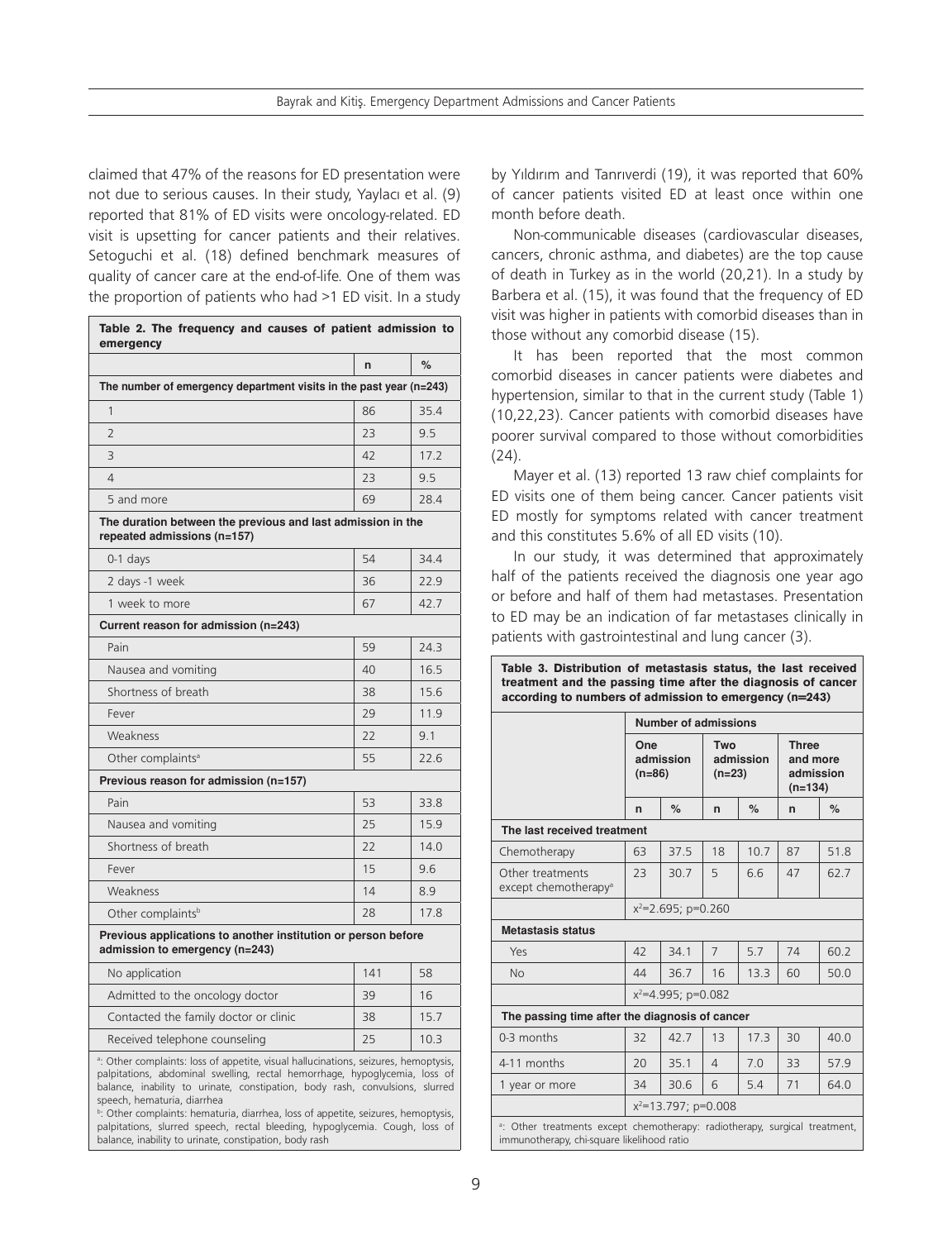Bayrak and Kitiş. Emergency Department Admissions and Cancer Patients

Most of the patients presenting to ED have gastrointestinal or respiratory tract cancer and this result is compatible with the literature (3,19,25). The main complaints of cancer patients vary according to the type of cancer. While respiratory complaints in patients with lung cancer are more common, complaints in other patients include pain, respiratory and gastrointestinal problems (16). In a study by Kocak et al. (8) carried out with cancer patients who visited the ED in a university hospital within the first three months of the year 2007, it was found that most of the patients had lung cancer and respiratory problems. In a study by Baser et al. (26) including patients with lung cancer presenting to ED, it was determined that the presenting complaint was dyspnea in 62% of patients, cough in 29%, chest pain in 22%, palpitation in 18%, fever in 13%, and neurological findings in 11% of patients. In a systematic review including six prospective and 12 retrospective descriptive studies carried out by Vandyk et al. (2), it was determined that the most common cancer treatment- or disease-related symptoms were febrile neutropenia, infection, pain, fever, and nausea/vomiting. In our study, the main reason for ED visits was pain as in the studies by Yaylacı et al. (9) and Barbera et al. (15).

In the literature, pain is the chief reason for ED visits in cancer patients (3,9,10,27). It was stated by Vallerand et al. (4) that there was a positive correlation between metastasis and pain level. In our study, it was found that the most common reason for ED visit in cancer patients was pain (24.4%) similar to that in other studies. As these findings show that pain management in cancer patients should be more effective and the staff of ED should be equipped to manage pain. In addition, it would be wise to refer cancer patients presenting with pain to the related departments for the assessment of metastasis.

It has been reported that at least 10% of individuals who frequently visit ED were cancer patients (10,15-17). It was determined by Minami et al. (16) in a study conducted with lung cancer patients that 1/3 of patients presented to ED for the first time, others visited ED twice or more within one week in after hours on weekdays, weekends, or holidays. We evaluated the whole study group based on 24-hour period in our study, not as an after hours protocol like in the study by Minami et al. (16), we found that 1/3 of cancer patients (34.4%) repetitively visited ED within 0-1 days. This finding highlights the insufficiency of ED for cancer patients.

Pain is an important factor which decreases the quality of life (28). Pain management centers in Turkey mostly exist in university hospitals and metropolitan cities. Pain management centers are the places where the pain control

methods are applied to patients by a multidisciplinary team. Invasive methods are also used in these centers with pharmacological methods. Frequent presentation to EDs is due to the fact that the number of pain centers is limited and pain management in patients with cancer is not sufficient.

In the current study, other common reasons, such as nausea-vomiting, fever and tiredness, were found to be the problems that cancer patients face frequently (Table 2). In their study, Bozdemir et al. (3) reported that pain, shortness of breath, and nausea-vomiting were the most frequent complaints in patients visiting ED. Another symptom is weakness seen in late stage-cancer cases and after medical treatment cures (29).

The most common treatment method for cancer is chemotherapy (30). In our study, most of the patients received chemotherapy (84%). In a study by Ahn et al. (31) carried out in an ED unit for cancer with eighteen beds in Korea, it was found that 5.502 patients visited the unit in 2010 and, it was determined that 90.8% of patients were receiving chemotherapy. The most common side effects of chemotherapy are weakness, fatigue, nausea-vomiting, poor appetite, diarrhea, constipation, alopecia, weight loss, mouth sores, insomnia, and muscle pain (15,22,32,33). Patients visit ED due to chemotherapyrelated complications (34). In a study by Livingston et al. (35), the most common ED discharge diagnoses were neutropenia, nausea-vomiting and dehydration, abdominal pain and fever, respectively. In a study by Courtney et al. (36) including patients who were admitted to ED due to febrile neutropenia, it was determined that 75% of patients were undergoing chemotherapy during the study (36). In a study by Gultekin and Boztas (34), it was determined that ED visits were more common in patients receiving chemotherapy. It has been determined that most of the ED visits were during the treatment and repetitive presentations occurred during chemotherapy (10,16). In a study by Tsai et al. (10), it was determined that two third of ED visits were among patients receiving chemotherapy. There was no difference between patients treated with chemotherapy and other treatments methods in the last year in terms of the number of ED admission (p>0.05). The findings of this study are similar to those in the literature as 69.1% of patients received chemotherapy before presenting to ED (10).

EDs are the health units for the management of acute problems. They are not sufficient for cancer treatment (13). Cancer patients often experience delays in time to being seen by a physician in EDs. Priority may be given to those with accident injury, bleeding and cardiac and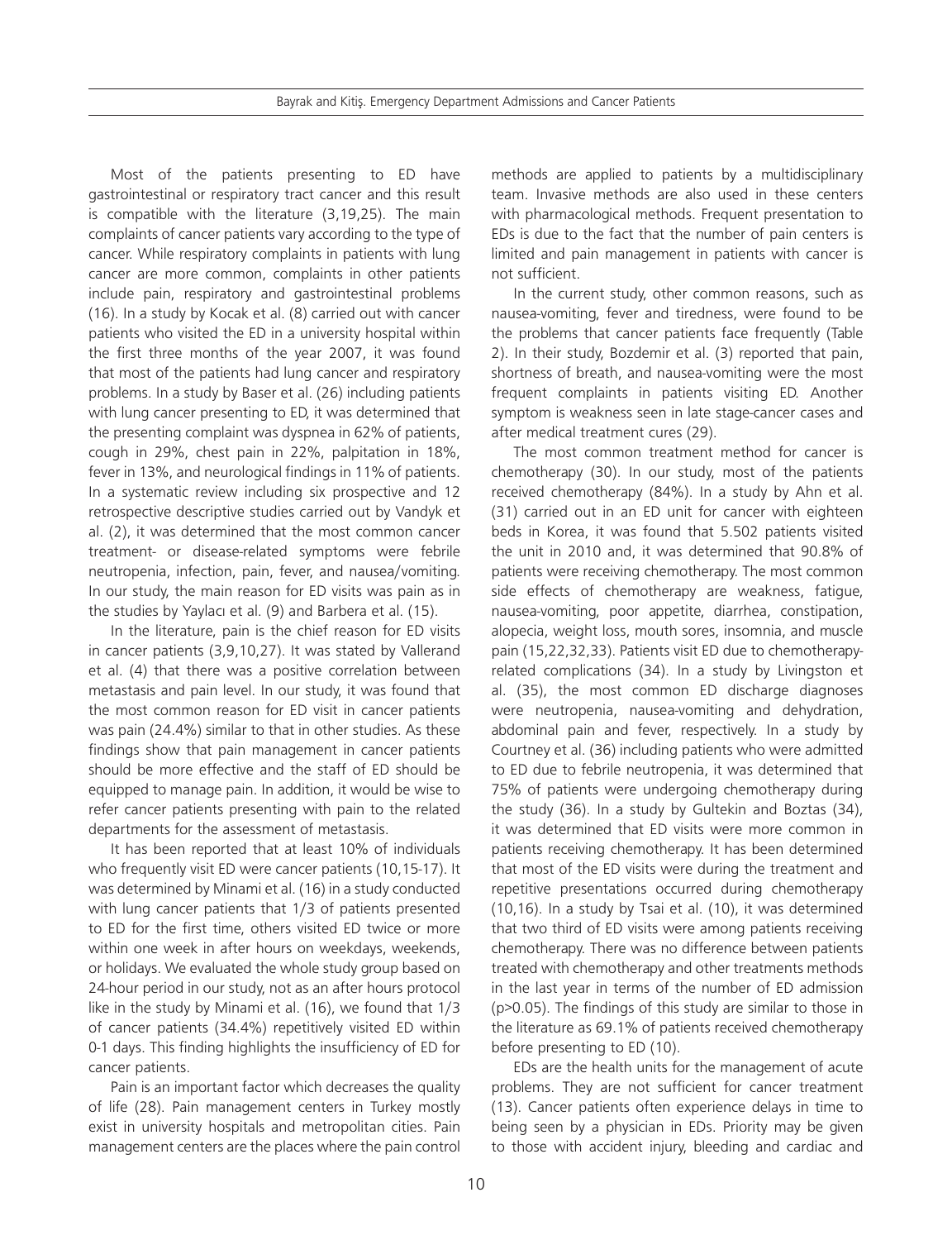respiratory problems in the triage classification. Febrile neutropenia which is a life-threading complication of chemotherapy may end up with sepsis, septic shock and death. Infections occurring due to neutropenia are a risk for patients who are delayed in ED (36).

On the other hand, there are some observations related to the attitudes of health professionals: reluctance to use strong opioids by physicians, administration of analgesics after lengthy delays, and not performing a formal pain assessment using a pain scale (37). In their study, Jain et al. (37) reported that 65% of 100 cancer patients presenting to ED due to pain reported severe pain and 35% moderate pain. They found that only five of 88 patients with severe pain were fully adherent to prescribed analgesics. In addition, only four patients were prescribed a strong opioid despite severe pain.

It is important to increase the quality of life of patients with chronic diseases as well as expanding life expectancy. Palliative nursing applications are useful in increasing quality of life (24). Palliative care institutions and homecare facilities are limited in Turkey (38,39), while home-care nursing facilities are common in many European countries. A study in Spain assessed the different nursing models and cancer patients' quality of life and it was determined that the physical and mental status of patients who received nursing care at their home were satisfactory (40).

#### **Study Limitations**

Since some cancer patients who were admitted to the ED could not answer the questions, the interviews were performed with the primary caregivers. This can be considered as a limitation of the study. The fact that the work was done in an ED was another limitation of the research.

#### **Conclusion**

The symptoms in cancer patients increase their frequency of ED visits and, negatively affect their quality of life (41). Nurses at EDs should rapidly identify the primary requirements, provide safety for the patients in ED and make them feel relaxed (3,42). They should assess the reasons for presentation and inform the patients and their relatives in order to prevent the repetitive applications (41). They should refer the patients to the related department in order to meet their nursing requirements. Timely and accurate triage and qualified nursing care may increase the quality of life and safety of patients in EDs. In addition, a guideline for emergency admission and nursing care of cancer patients is necessary.

Especially, oncology and palliative care teams should make an appropriate discharge plan in collaboration with primary care services (home health care and family health care) in order to improve patients' coping with cancer and its symptoms and to prevent repetitive ED admissions.

In this respect, chemotherapy nurses should have the responsibility to guide the patients during the chemotherapy process. Patients and patients' relatives should be trained about the side effects and what they will do in case. Emergency care guidelines should be established to give better care to cancer patients admitted to ED. If home health care and hospice care services come common in Turkey, the frequency of ED visits may accordingly decrease. We also suggest that palliative care services should be expanded to include both home care and hospice care.

# **Ethics**

**Ethics Committee Approval:** Ethical approval (50687469-1491-2725) was received from Institutional Review Board of the University of Health Sciences, Gülhane Training and Research Hospital for this study.

**Informed Consent:** It was taken.

**Peer-review:** Internally peer-reviewed.

#### **Authorship Contributions**

Concept: E.B., Y.K. Design: E.B., Y.K. Data Collection or Processing: E.B. Analysis or Interpretation: E.B., Y.K. Literature Search: E.B., Y.K. Writing: E.B.

**Conflict of Interest:** No conflict of interest was declared by the authors.

**Financial Disclosure:** The authors declared that this study received no financial support

#### **References**

- 1. Dedeli O, Fadıloglu C, Uslu R. A survey of functional living and social support in patients with cancer. Turkish Journal of Oncology 2008;23:132-9.
- 2. Vandyk AD, Harrison BM, Macartney G, et al. Emergency department visits for symptoms experienced by oncology patients: a systematic review. Support Care Cancer 2012;20:1589-99.
- 3. Bozdemir N, Eray O, Eken C, et al. Demographics, clinical presentations and outcomes of cancer patients admitted to the emergency department. Turkish Journal of Medical Sciences 2009;39:235-40.
- 4. Vallerand AH, Templin T, Hasenau SM, et al. Factors that affect functional status in patients with cancer-related pain. Pain 2007;132:82-90.
- 5. Wells N, Murphy B, Wujcik D, et al. Pain-related distress and ınterference with daily life of ambulatory patients with cancer with pain. Oncology Nursing Forum 2003;30:977-86.
- 6. Beck SL, Dudley WN, Barsevick A. Pain, sleep disturbance and fatigue in patients with cancer: using a mediation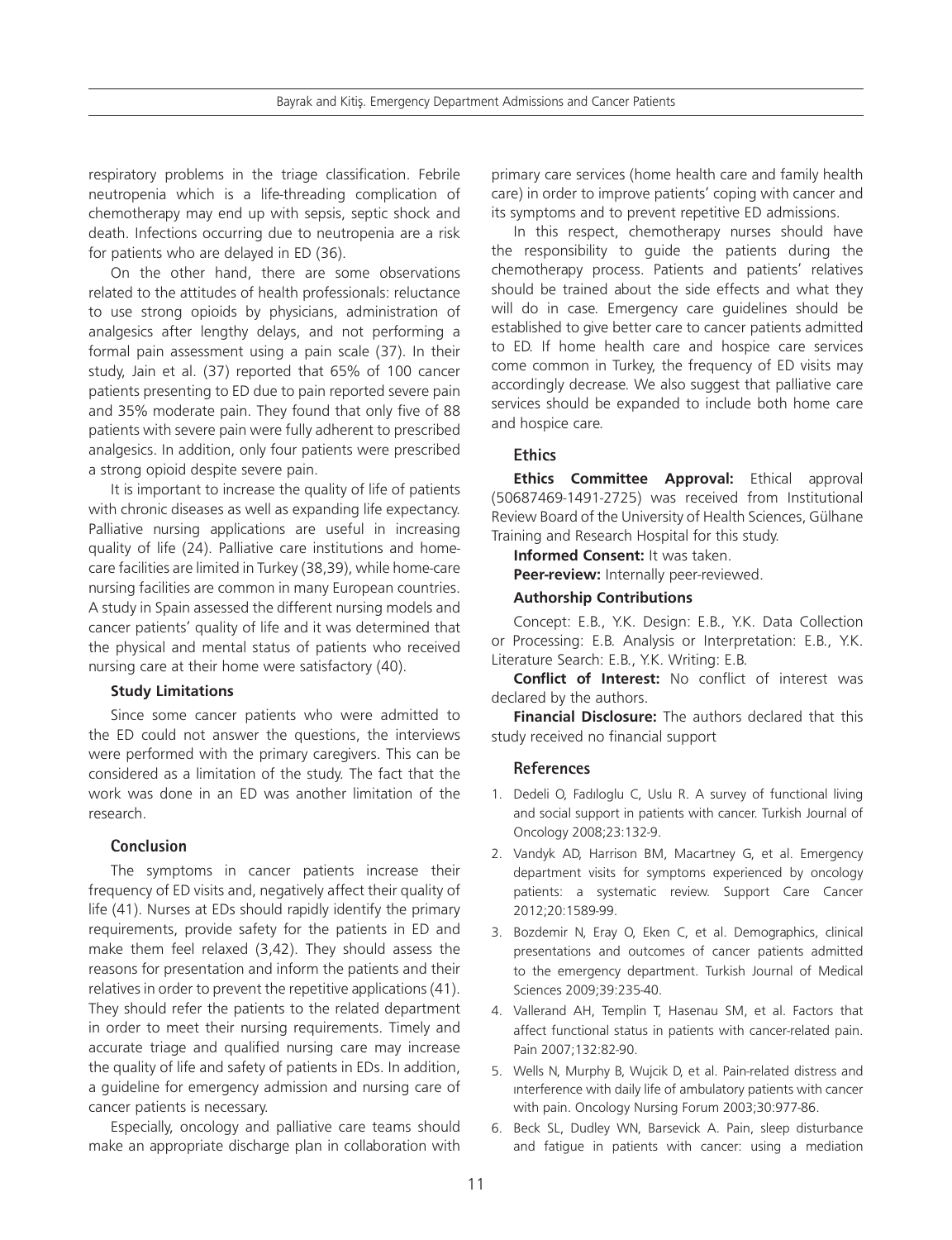model to test a symptom cluster. Oncology Nursing Forum 2005;32:E48-55.

- 7. Koller A, Miaskowski C, Geest SD, et al. Supporting selfmanagement of pain ın cancer patients: methods and lessons learned from a randomized controlled pilot study. Eur J Oncol Nurs 2013;17:1-8.
- 8. Kocak S, Ertekin B, Polat M, et al. Reasons For Oncology Patients In The Emergency Department Application. Sakarya Medical Journal 2012;2:16-20.
- 9. Yaylacı S, Topuzoglu A, Karcıoglu O. Clinical Characteristics and One-Year Survival of Cancer Patients Presenting to Emergency Department. Int J Hematol 2009;4:213-22.
- 10. Tsai S, Liu L, Tang S, et al. Cancer pain as the presenting problem ın emmergency departments: ıncidence and related factors. Support Care Cancer 2010;18:57-65.
- 11. Jocham HR, Dassen T, Widdershoven G, et al. Quality of life in palliative care cancer patients: a literature review. J Clin Nurs 2006;15:1188-95.
- 12. Cancer Control Knowledge into Action WHO Guide for Effective Programmes Palliative Care. http://www.who.int/ cancer/modules/en/ accessed 22/07/2013.
- 13. Mayer DK, Travers D, Wyss A, Leak A, Waller A. Why do patients with cancer visit emergency departments? Results of a 2008 population study in North Carolina. J Clin Oncol 2011;29:2683-8.
- 14. Kılıcaslan C, Bozan H, Oktay C, et al. Demographic properties of patient presenting to the emergency department in Turkey. Turk J Emerg Med 2005;5:5-13.
- 15. Barbera L, Atzema C, Sutradhar R, et al. Do patient-reported symptoms predict emergency department visits in cancer patients? a population-based analysis. Ann Emerg Med 2013;61:427-37.
- 16. Minami S, Yamamoto S, Ogata Y, et al. Emergency department visits after hours by lung cancer patients in japan. Support Care Cancer 2013;21:2443-51.
- 17. Ernst E. Prevalence of use of complementary/alternative medicine: a systematic review. Bull World Health Organ 2000;78:252-7.
- 18. Setoguchi S, Earle CC, Glynn R, et al. Testing cancer quality measures for end-of-life care. Effective Health Care Research Report 2010;21:1-45.
- 19. Yıldırım B, Tanrıverdi O. Evaluation of Cancer Patients Admitted to the Emergency Department within One Month before Death in Turkey: What are the Problems Needing Attention? Asian Pac J Cancer Prev 2014;15:349-53.
- 20. Ozdemir U, Tascı S. Psychosocial problems and care of chronic diseases. Erciyes University Journal of Health Sciences 2013;1:57-72.
- 21. World Health Organization, Noncommunicable Diseases Country Proşles 2011, http://whqlibdoc.who.int/ publications/2011/9789241502283eng.pdf accessed 14/07/2013.
- 22. Usta Yesilbakan O, Durmaz Akyol A, Cetinkaya Y, et al. Studying the symptoms that are beıng experienced due to treatment by the patients who receive chemotheraphy and their effects on the quality of life. Journal of Ege University Nursing Faculty 2005;21:13-31.
- 23. Yigit M, Sogut O, Yigit E, et al. The Relationship Between Anemia and Recurrence of Ischemic Stroke in Patients with Trousseau's Syndrome: A Retrospective Cross-Sectional Study. Turk J Emerg Med 2016;16:65-8.
- 24. Sogaard M, Thomsen RW, Bossen KS, et al. The ımpact of comorbidity on cancer survival: a review. Clinical Epidemiology 2013;5:3-29.
- 25. Tanriverdi O, Beydilli H, Yildirim B. Karagoz U. Single Center Experience on Causes of Cancer Patients Visiting the Emergency Department in Southwest Turkey. Asian Pac J Cancer Prev 2014;15:687-90.
- 26. Baser S, Erdur B, Turkcuer I, et al. Application to Emergency Department among Patients with Lung Cancer. The Journal of Academic Emergency Medicine 2008;7:21-4.
- 27. Considine J, Livingston P, Bucknall T, et al. A review of the role of emergency nurses in management of chemotheraphyrelated complications. J Clin Nurs 2009;18:2649-55.
- 28. Kuzeyli Yıldırım Y, Uyar M, Fadıllıoglu C. Cancer pain and its influence on quality of life. Pain 2005;17:17-21.
- 29. Yavuzsen T, Komurcu Ş. Evaluation of the fatigue symptom in patients with cancer and associated clinical problem. Gulhane Medical Journal 2008;50:141-6.
- 30. Gabriel J. Acute oncological emergencies. Nursing Standard 2012;27:35-42.
- 31. Ahn S, Lee Y-S, Lim KS, et al. Emergency department cancer unit and management of oncologic emergencies: experience in Asan medical center. Support Care Cancer 2012;20:2205- 10.
- 32. Akcay D, Gozum S. Evaluation of the effect of education of chemotherapy side effects and home follow-up on the quality of life ın patients with breast cancer given chemotherapy. The Journal of Breast Health 2012;8:191-9.
- 33. Yamagishi A, Morita T, Miyashita M, et al. Symptom prevalence and longitudinal follow-up in cancer outpatients receiving chemotheraphy. J Pain Symptom Manage 2009;37:823-30.
- 34. Gultekin M, Boztas G. Turkey cancer statistics. Public Health Agency of Turkey 2014;41-3.
- 35. Livingston PM, Craike M, Considine J. Unplanned presentations to emergency departments due to chemotherapy induced complication: opportunities for improving service delivery. Australas Emerg Nurs J 2011;14:62-8.
- 36. Courtney DM, Aldeen AZ, Gorman SM, et al. Cancer-associated neutropenic fever: clinical outcome and economic costs of emergency department care. Oncologist 2007;12:1019-26.
- 37. Jain PN, Parab SY, Thota RS. A prospective, non-interventional study of assessment and treatment adequacy of pain in the emergency department of a tertiary care cancer hospital. Indian J Palliat Care 2013;19:152-7.